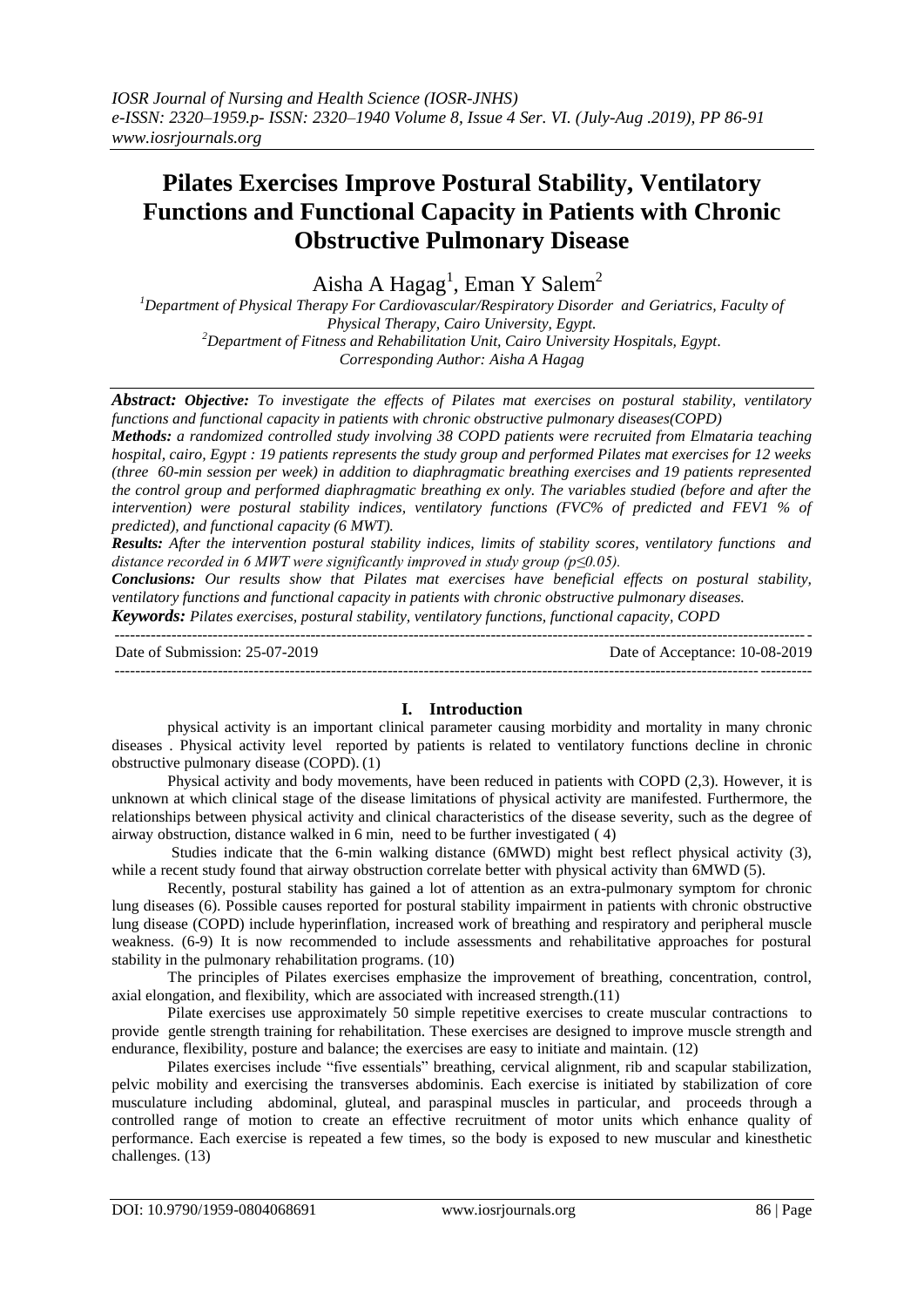Pilates exercises can be performed either on a mat or on specialized equipment called a Reformer. In the mat class, participants sit or lie supine or prone and use gravity to stabilize the core. On the Reformer, a sliding horizontal platform within a box-like frame upon which a person sits, stands, kneels or reclines; resistance to movement is provided via springs attached to the moving platform and through a pulley system. The main resistance that is used throughout the series of Pilates mat exercises is the body weight. Changes in the lever lengths of limbs and body position can continue to challenge participants as their fitness levels increase. The psychological element of Pilates is evident in the focus on breathing during the execution of these exercises  $(14)$ .

The aim of this study was to find out the effects of Pilates exercises on postural stability, ventilatory functions, and functional capacity in patients with COPD.

#### **II. Subjects and methods**

A prospective, randomized controlled study was conducted between septembr 2018 and march 2019. Thirty eight male patients aged between 40 and 50 years diagnosed with COPD, their BMI ranged from 25- 34.9(overweight and class I obesity) were screened to be enrolled into 12 weeks blinded study. They were recruited from outpatient clinics of the Elataria teaching hospital, Cairo, to participate in this study. This study was approved by the Ethics Committee for Scientific Research of the Faculty of Physical Therapy, Cairo University. Informed consent for participation and publication of the results of the study was provided. The participants underwent initial evaluation. Inclusion criteria were as follow: COPD patients had to be free of an exacerbation for at least 2 months. Post-bronchodilator spirometry was performed. Moderate COPD [forced expiratory volume in 1 s/(FEV1)/forced vital capacity <70% predicted and  $50\% \leq$  FEV1 <80% predicted]<sup>15</sup>. Smoking index of less than 10 packs/year,

Exclusion criteria were as follows: severe COPD (FEV1<50% predicted) (15), oxygen-dependent or mechanically ventilated patients, decrease cognition level, musculoskeletal or neurological abnormalities, and presence of visual or hearing disorders that can affect balance

Each patient underwent an initial medical screening by the physician. Documentation of clinical history was done, and explanation of the study protocol and objectives was done for all the participants who were asked to maintain their pharmacological treatment and normal daily activities and lifestyle throughout the study. Patients were randomly assigned using opaque envelop into two groups by an investigator who was not implicated in this study :

Group A, the study group, who received mat Pilates training in addition to diaphragmatic breathing exercises

Group B , the control group received only diaphragmatic breathing exercises

#### **Outcome measures**

The two groups were subjected to the same initial tests: baseline measures before training and after 12 weeks at the end of exercise training program:

postural stability which was assessed with Biodex Balance System (BBS) (Biodex, Inc., Shirley, NY, USA) using "Postural Stability Test (PST) for static postural stability and "Limits of Stability Test (LOST) for dynamic postural stability (16). In PST, subjects are instructed to stand still on the platform and the displacement of the centre of gravity (COG) is quantified for anteriorposterior (AP) and medial-lateral (ML) axes. PST gives three types of outcome measures: overall stability index, AP stability index and ML stability index. Higher scores indicate worse postural stability. LOST evaluates the ability to move the centre of gravity in desired directions. Subjects are instructed to stand on the platform and lean in eight directions to control the cursor displayed on the screen and try to move the cursor inside the target circles. LOST provides scores for all eight directions as well as an overall score. Higher scores indicate better performance which means a better dynamic postural stability.

Pulmonary function test was performed using a spirometer (COSMED Pony FX; COSMED, Italy) according to the guideline of American Thoracic Society (ATS) and European Respiratory Society (ERS) (17). Forced vital capacity (FVC), FEV1, FEV1/FVC were measured and expressed as percentages of the predicted values.

Functional capacity was assessed with the 6-min walk test (6MWT) according to the guideline of ATS (18) Patients were instructed to walk as fast as possible between two cones positioned 30m apart and the distance walked in 6 min was recorded. Oxygen saturation and heart rate were also measured before and after the test using a pulse oximetery.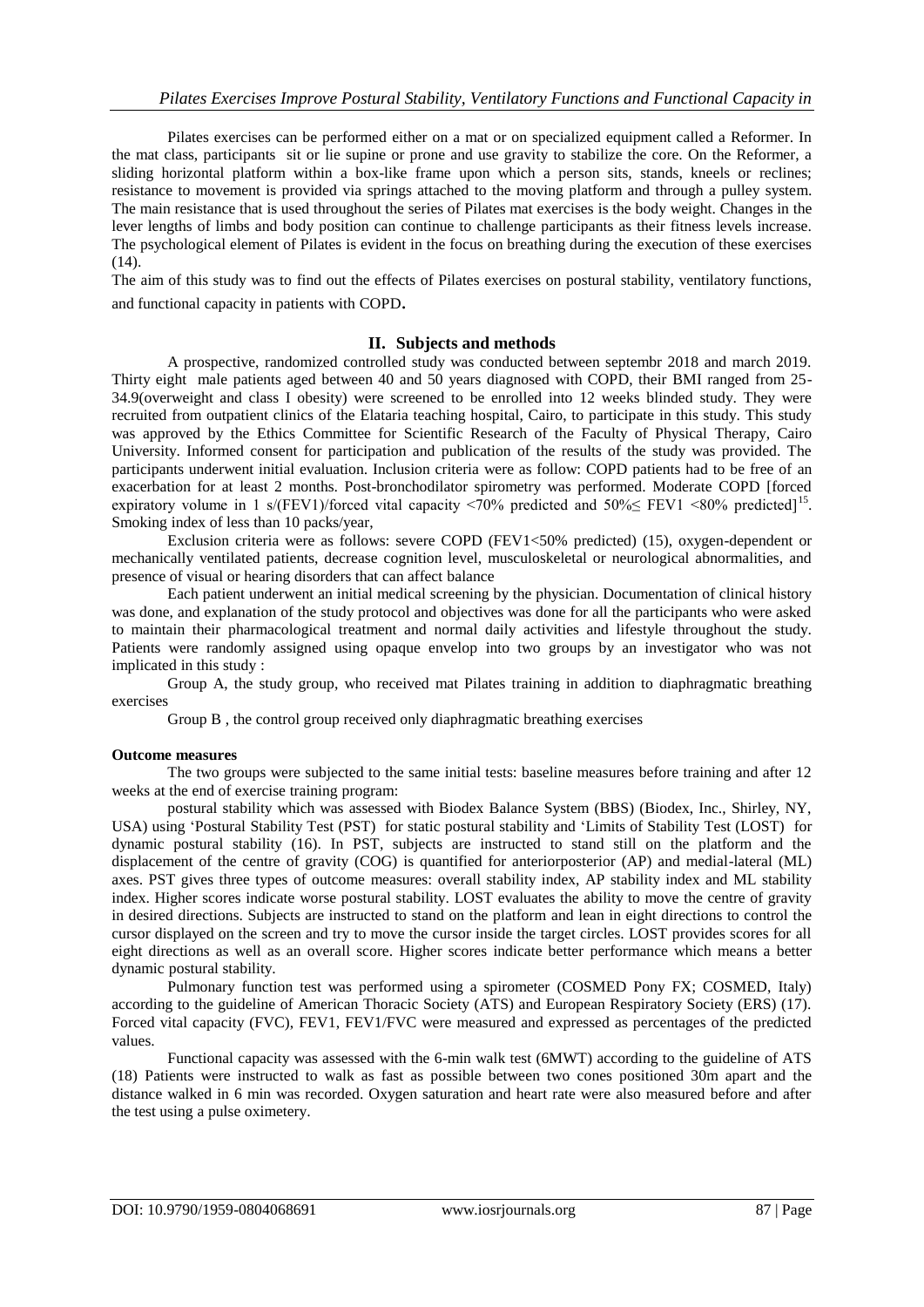#### **Intervention**

Pilates exercises:

The activities were performed on a mat, with participants wearing no shoes, for better contact with the ground. The activity program included respiratory, postural, and abdominal exercises, as well as exercises for the trunk, upper limbs, and lower limbs. (19)

Mode of exercise: The Pilates training program sample Duration of exercise : each session include three phases: - An initial (7-10) minutes warm up phase in the form of (breathing, arm circles ,hip rolls) -Pilates phase 40 minutes that consisted of 5 types of exercises (bent knee, pelvic bridge, Side kick front ,Side kick back , Single Leg Circle ) duration of each one from 7-8 minutes - Finally, cool down phase (7-10) minutes in the form of (neck stretch, knee stretch , breathing ) Frequency: Exercise training was done three times per week for twelve weeks

intensity of the exercises: warm up phase :9-11 on Borg scale

- Pilates phase : moderate intensity at 12- 14 on Borg scale , and finally cool down phase : 9-11 on Borg scale( 20)

Diaphragmatic breathing exercises: Exercises were performed as two sets for 5 repetitions with the rest intervals of 5–6 tidal breaths between the exercises to avoid respiratory muscle fatigue and hyperventilation (21), three times per week for twelve weeks

#### **Data analysis**

Statistical analysis was conducted using SPSS 20.0 statistical program (SPSS Inc., USA). Paired Sample T-test was used for within group comparisons and Independent Samples T-test was used for betweengroups comparisons depending on the distribution properties of the data. . The results were considered significant with p values  $\leq 0.05$ .

#### **III. Results**

Demographic data of the participants are presented in Table 1. No significant differences were found between both groups in age, weight BMI, FEV1% of predicted, and EV1/FVC% ( $(P> 0.05)$ ).

| <b>Table 1:</b> Demographic enaracteristics of the participants |                       |                         |         |  |  |  |  |
|-----------------------------------------------------------------|-----------------------|-------------------------|---------|--|--|--|--|
| Variable                                                        | Study group: $(n=19)$ | Control group: $(n=19)$ | p-value |  |  |  |  |
| Age(vrs)                                                        | $43.05 \pm 2.07$      | $42.09 + 3.08$          | 0.12    |  |  |  |  |
| Weight(kg)                                                      | $82.27 \pm 5.6$       | $80+3.8$                | 0.18    |  |  |  |  |
| BMI(kg/m <sup>2</sup> )                                         | $32.4 + 2.6$          | $31 + 3.1$              | 0.17    |  |  |  |  |
| FEV1 predicted (%)                                              | $62.72 + 3.34$        | $63.59 + 3.61$          | 0.24    |  |  |  |  |
| $FEV1/FVC$ $%$ )                                                | $49.25 \pm 6.36$      | $47.73 \pm 4.2$         | 0.41    |  |  |  |  |

**Table 1:** Demographic characteristics of the participants

Data were represented as mean±SD; No significant differences(P> 0.05); FEV1/FVC, forced expiratory volume in  $1<sup>st</sup>$  second/forced vital capacity ; BMI: body mass index.

#### **Results of postural stability, ventilatory functions and 6MWT Between group comparisons**

Data presented in (table 2) revealed that there were no significant differences concerning all the dependant variables including variables of postural stability tests , limits of stability tests, ventilatory functions and distance walked in 6 MWT pre-intervention, while there were significant differences in these variables in post intervention measurements in favor of study group (P≤0.05)

## **Within group comparisons**

#### **Study group**

Data presented in table 2 revealed that there were significant improvement concerning all dependant variables including variables of postural stability tests , limits of stability tests, ventilatory functions and distance walked in 6 MWT( $P \le 0.05$ ) when comparing pre and post test results.

#### **Control group:**

Data presented in table 2 revealed that there were no significant differences concerning dependant variables including that of postural stability tests, limits of stability tests, and distance walked in 6 MWT(P>0.05) when comparing pre and post test results, while there were significant differences in ventilatory functions (FEV1% predicted FVC% of predicted)  $((P<0.05))$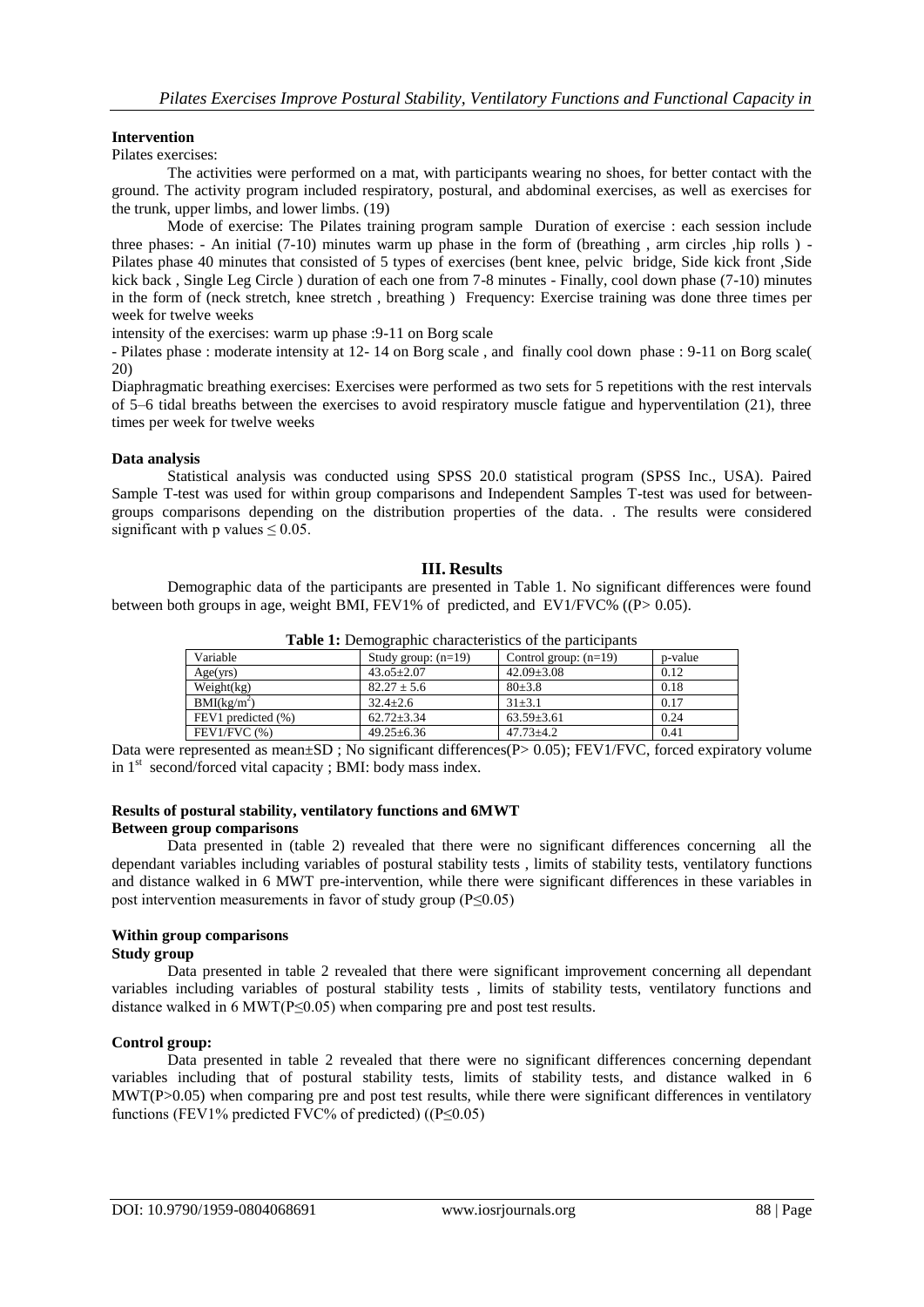| Variable                        |                                  | Study group: $(n=19)$ Control group: $(n=19)$ | p-value          | Study<br>group                       | p- Control group p-                  |
|---------------------------------|----------------------------------|-----------------------------------------------|------------------|--------------------------------------|--------------------------------------|
|                                 |                                  |                                               |                  | value                                | value                                |
|                                 |                                  |                                               |                  | (pre<br>and<br>post<br>intervention) | (pre<br>and<br>post<br>intervention) |
|                                 |                                  |                                               |                  |                                      |                                      |
| Postural stability test         |                                  |                                               |                  |                                      |                                      |
| Overall SI-pre                  | $3.54 \pm 0.34$                  | $4.12 \pm 0.11$                               | 0.12             | $0.000*$                             | 0.31                                 |
| Post                            | $1.98 \pm 0.12$                  | $3.96 \pm 0.33$                               | $0.005*$         |                                      |                                      |
| $A/P$ - pre                     | $2.98 \pm 0.94$                  | $3.11 \pm 0.14$                               | 0.21             | $0.001*$                             | 0.53                                 |
| Post                            | $1.23 \pm 0.16$                  | $3.02 \pm 0.21$                               | $0.002*$         |                                      |                                      |
|                                 |                                  |                                               |                  |                                      |                                      |
| M/L- pre                        | $0.98 \pm 0.26$                  | $0.96 \pm 0.16$                               | 0.16             | $.000*$                              | 0.812                                |
| Post                            | $0.12 \pm 0.11$                  | $0.94 \pm 0.21$                               | $0.001*$         |                                      |                                      |
| <b>Limits of Stability Test</b> |                                  |                                               |                  |                                      |                                      |
| Overall Score-pre               | $51.43 \pm 12.6$                 | 49.9±12.65                                    | 0.112            | $0.000*$                             | 0.614                                |
| Post                            | $60.34 \pm 15.8$                 | $47.6 \pm 11.5$                               | $0.002*$         |                                      |                                      |
|                                 |                                  |                                               |                  |                                      |                                      |
|                                 |                                  |                                               |                  |                                      |                                      |
| Forward DS- pre<br>Post         | $55.67 \pm 15.8$                 | $56.37 \pm 16.9$                              | 0.14<br>$0.001*$ | $0.001*$                             | 0.512                                |
|                                 | 64.98±12.76                      | 54.78±19.46                                   |                  |                                      |                                      |
|                                 |                                  |                                               |                  |                                      |                                      |
| Backward DS-pre                 | $46.75 \pm 19.2$                 | 48.37±11.9                                    | 0.21             | $0.001*$                             | 0.231                                |
| Post                            | 59.21±15.32                      | $52.51 \pm 12.41$                             | $0.012*$         |                                      |                                      |
|                                 |                                  |                                               |                  |                                      |                                      |
|                                 |                                  |                                               |                  |                                      |                                      |
|                                 |                                  |                                               |                  |                                      |                                      |
|                                 |                                  |                                               |                  |                                      |                                      |
|                                 |                                  |                                               |                  |                                      |                                      |
| Right DS-pre                    | $52.17 \pm 15.4$                 | $51.27 \pm 11.6$                              | 0.36             | $0.001*$                             | 0.11                                 |
| Post                            | $65.38 \pm 11.66$                | 53.26±14.21                                   | $0.001*$         |                                      |                                      |
|                                 |                                  |                                               |                  |                                      |                                      |
| Left DS-pre                     | $51.67 \pm 12.8$                 | $50.67 \pm 11.8$                              | 0.101            | $0.001*$                             |                                      |
| Post                            | $62.38 \pm 12.96$                | 53.18±17.22                                   | $0.001*$         |                                      | 0.15                                 |
|                                 |                                  |                                               |                  |                                      |                                      |
|                                 |                                  |                                               | 0.25             |                                      |                                      |
| FCV $(%)$ pre<br>Post           | $82.12 \pm 17.34$<br>90.65±23.34 | 78.65±15.76<br>$82.23 \pm 13.44$              | $0.006*$         | $0.002*$                             | $0.013*$                             |
|                                 |                                  |                                               |                  |                                      |                                      |
|                                 |                                  |                                               |                  |                                      |                                      |
| FEV1 (% of predicted)           | $62.72 \pm 3.34$                 | $63.59 \pm 3.61$                              | 0.34             | $0.005*$                             | $0.03*$                              |
| pre                             | $71.65 \pm 2.65$                 | $67.87 + 4.34$                                | $0.003*$         |                                      |                                      |
| Post                            |                                  |                                               |                  |                                      |                                      |
|                                 |                                  |                                               |                  |                                      |                                      |
|                                 |                                  |                                               |                  |                                      |                                      |
| 6MWT-pre                        | $465 \pm 54$                     | 470±41                                        | 0.632            | $0.003*$                             | 0.612                                |
| Post                            | $623 \pm 52$                     | 490±55                                        | $0.004*$         |                                      |                                      |
|                                 |                                  |                                               |                  |                                      |                                      |

#### **Table 2:** pre and post mean values of postural stability, ventilatory functions and 6 minute walk test in both groups

Data are reported as mean  $\pm$  standard deviation.; SI: Overall stability indices; A/P: Anteroposterior.; M/L: Mediolateral.,; FVC: forced vital capacity; FEV1: forced expiratory flow in first second; 6MWT: 6-min walk test;  $*$ : significant (P≤0.05)

## **IV. Discussion**

COPD would be considered as the third major cause of death by the year 2020 (15). The most earnest manifestation of COPD is dysfunction of skeletal muscle, and this is clearly shown in early dyspnea and fatigue after minimal exertion (22).

The Pilates method is an exercise program of body and mind that is gaining acceptance and popularity worldwide. (23)

Pilates program include movements which allow improvements in flexibility, range of motion strength, fitness, coordination, postural alignment and blood circulation .(24)

the current study demonstrated that 12 weeks of mat palates exercises significantly improved postural stability, ventilatory functions and functional capacity in patients with moderate COPD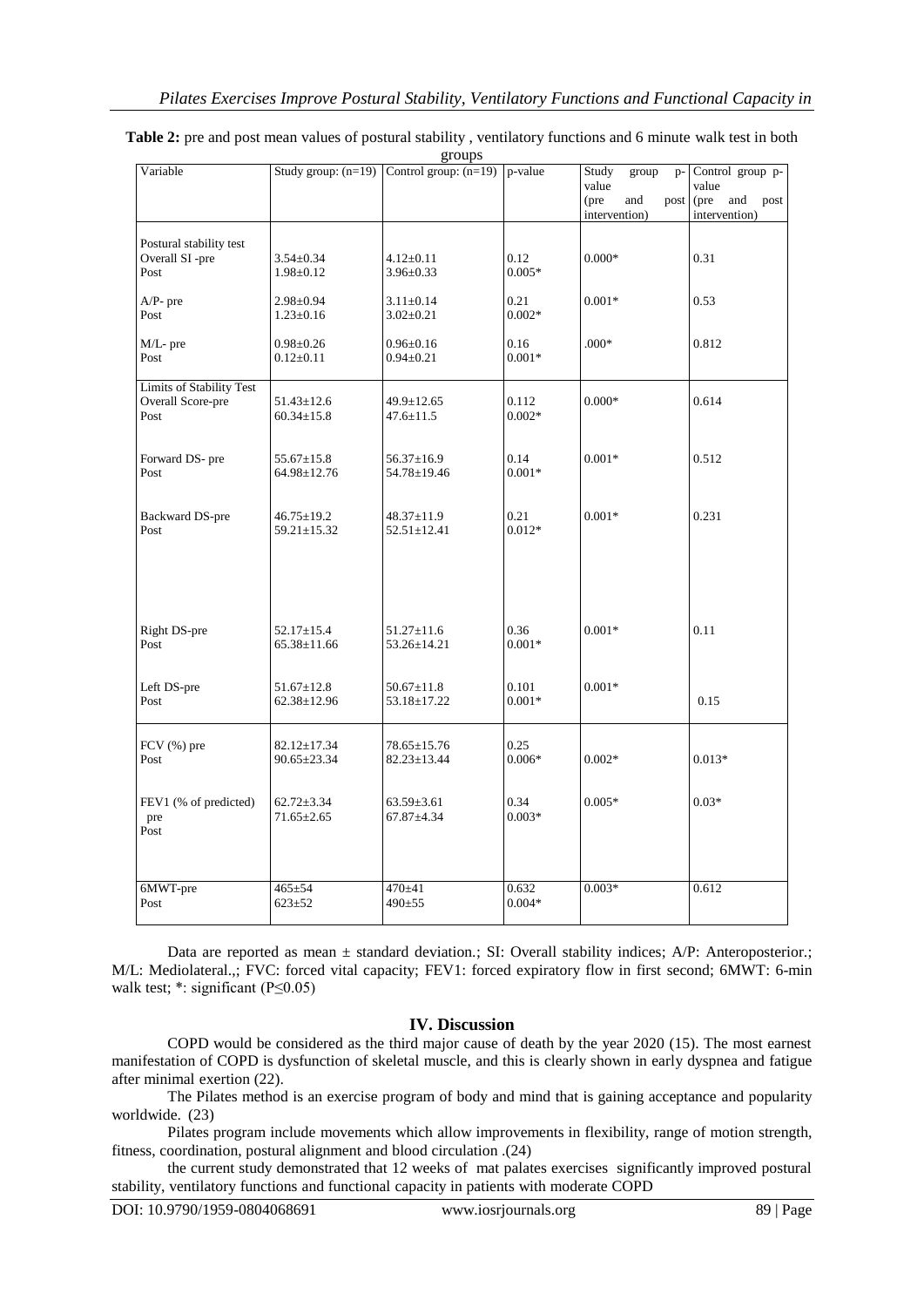It was reported that the hyperinflation in patients with COPD limits the contribution of trunk to postural stability by forcing the sternum outward and consequently reducing the thoracolumbar spine mobility also, Hyperinflation also causes inspiratory muscle weakness by putting a mechanical disadvantage on the diaphragm which is one of the core muscles. When the function of diaphragm is impaired, its sensory and motor contribution to postural stability also reduced (25).

In agreement with our results, twenty four subjects aged 65 to 81 enrolled in a ten week exercise program in which they were randomly assigned to a traditional strength plus flexibility group, a Pilates basedtraining group and a no exercise control group. Results of this study indicated that Pilates are effective for improving static balance in elderly adults (26).

In our opinions Additional research specifically on individuals who are prone to balance disturbances or falling needs to be conducted before any generalizations that can be drawn of the effectiveness of Pilates exercises in fall prevention.

pulmonary functions were investigated on 50 sedentary females with a mean age of 60 years The participants were randomly assigned in to a control group ( $n = 25$ ) and an intervention group ( $n = 25$ ). The control group maintained their usual activities without participating in any structured exercise, whereas the intervention group performed mat Pilates exercises for an 8-week period . The program consisted of 3, nonconsecutive, 60-minute sessions per weeks. Spirometry was done before and after training with Pilates, significant improvements  $(P < .05)$  were found in FEV1, forced expiratory flow at 25% of forced vital capacity (FVC), peak inspiratory flow, peak expiratory flow (PEF), and mean forced expiratory flow. Given those results, it was concluded that physical training programs using Pilates can improve lung function in older, sedentary individuals and can improve impaired exercise capacity and physical function .(27)

contradicting to our results, a clinical trial was conducted with 19 patients with cystic fibrosis, 7 men and 12 women. The patients performed a weekly session of Pilates exercises for 60 minutes, for a total treatment period of 4 months. The variables studied before and after intervention were FVC, FEV1, maximal inspiratory pressure [MIP]) , and maximal expiratory pressure (MEP). After the program, a significant increase in MIP was found in male patients, whereas significant increases occurred in MIP and MEP for female patients, respectively. However , no significant differences were found in FVC and FEV1. The results of that study showed the beneficial effects of application of the Pilates method for respiratory muscle strength in the studied patients, however lack of improvement of ventilatory functions may be attributed to decreased frequency of exercise(28)

Research has highlighted the benefits of physical exercise, taking into account different modalities, and has found improvements in % lean mass and VO2max. (29 )

Eyigor el al(30) addressed the effect of Pilates exercises as a new approach to improve functional capacity, fatigue , depression and quality of life.

In conclusion: our results show that Pilates mat exercises have beneficial effects on postural stability, ventilatory functions and functional capacity in patients with chronic obstructive pulmonary diseases. So therefore we advice the addition of these exercises in pulmonary rehabilitation program of such patients.

#### **Financial support and sponsorship**

This research did not receive any specific grant from funding agencies in the public, commercial, or not-forprofit sectors

# **Conflicts of interest** There are no conflicts of interest

# **AUTHOR CONTRIBUTIONS**

All authors contributed equally in all parts of this study

#### **Acknowledgment**

Authors would like to thank all the participants

#### **References**

- [1]. Garcia-Aymerich J, Lange P, Benet M, Schnohr P, Anto JM. Regular physical activity modifies smoking-related lung function decline and reduces risk of chronic obstructive pulmonary disease: a population-based cohort study. Am J Respir Crit Care Med 2007; 175: 458–463.
- [2]. Scho¨nhofer B, Ardes P, Geibel M, Ko¨hler D, Jones PW. Evaluation of a movement detector to measure daily activity in patients with chronic lung disease. Eur Respir J 1997; 10: 2814–2819.
- [3]. Pitta F, Troosters T, Spruit MA, Probst VS, Decramer M, Gosselink R. Characteristics of physical activities in daily life in chronic obstructive pulmonary disease. Am J Respir Crit Care Med 2005; 171: 972–977.
- [4]. Garcia-Aymerich J, Felez MA, Escarrabill J, et al. Physical activity and its determinants in severe chronic obstructive pulmonary disease. Med Sci Sports Exerc 2004; 36: 1667–1673.